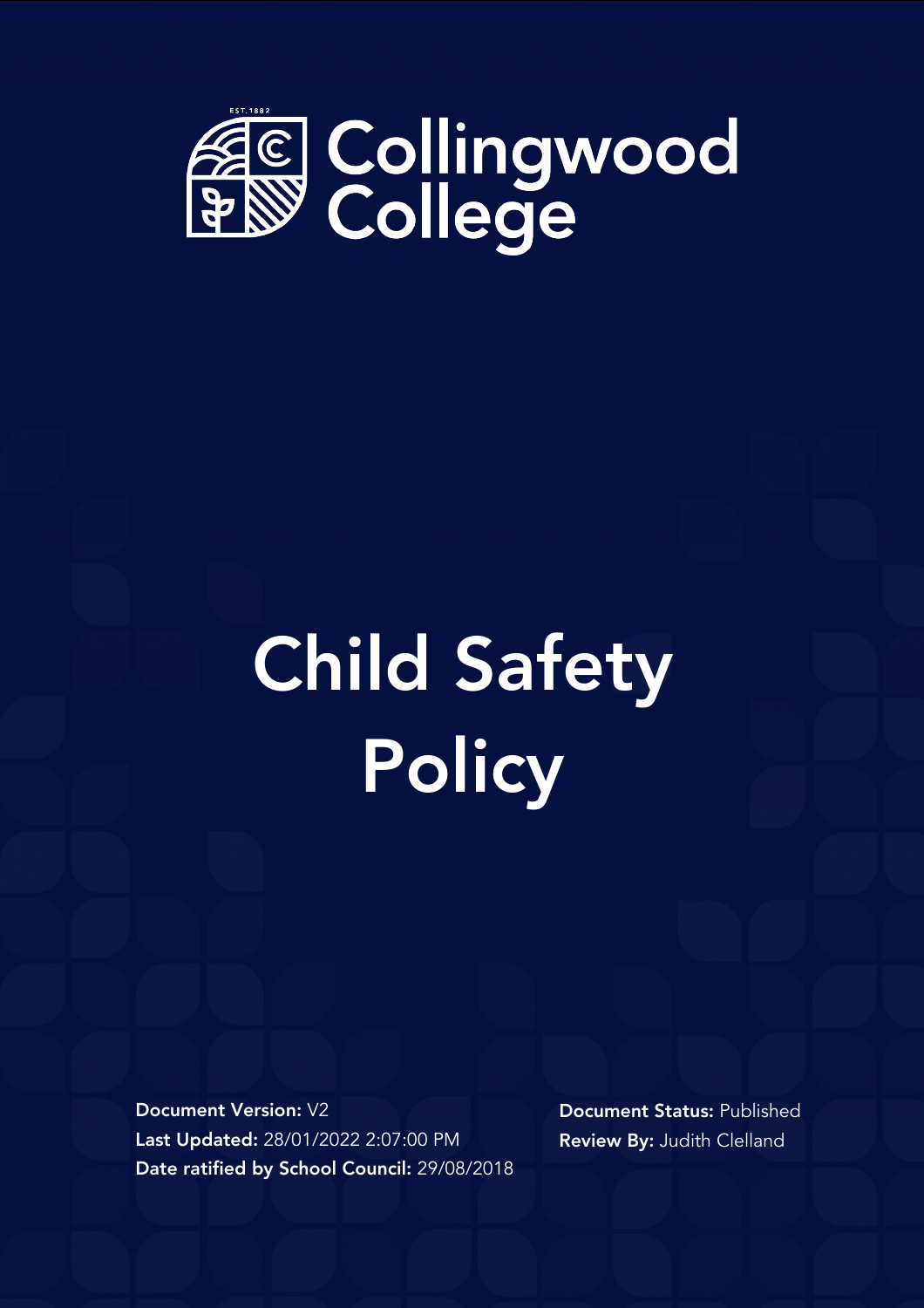

## Our commitment to child safety

Collingwood College is committed to child safety. We believe that all children should be safe, happy and empowered. We support and respect all children, as well as our staff and volunteers.

We practise zero tolerance of child abuse, and all allegations and safety concerns are treated very seriously and consistently with our policies and procedures. We acknowledge and practise legal and moral obligations to contact authorities when we are concerned about a child's safety.

Collingwood College is committed to preventing child abuse and early identification of risks and risk minimisation. Our human resources and recruitment practices for all staff and volunteers support child safety. We regularly train and educate our staff and volunteers on child abuse risks.

All members of our community are supported and respected. We are committed to the safety of Aboriginal children, those from culturally and/or linguistically diverse backgrounds, our fee-paying international students and those with disabilities.

## Our children

This policy is intended to empower the children who are at the centre of our school. We involve them when making decisions, especially about matters that directly affect them. We listen to their views and respect what they have to say.

We promote diversity and tolerance in our community, and people from all walks of life and cultural backgrounds are welcome. In particular we:

- promote the cultural safety, participation and empowerment of Aboriginal children
- promote the cultural safety, participation and empowerment of children from culturally and/or linguistically diverse backgrounds
- ensure that children with a disability are safe and can participate equally.

We provide children with accessible information about what child abuse is, their rights and how they can raise concerns about abuse – e.g., through information sheets, websites and social media. We also assist children to understand their right to make decisions about their body and their privacy through age-appropriate training carried out by our staff.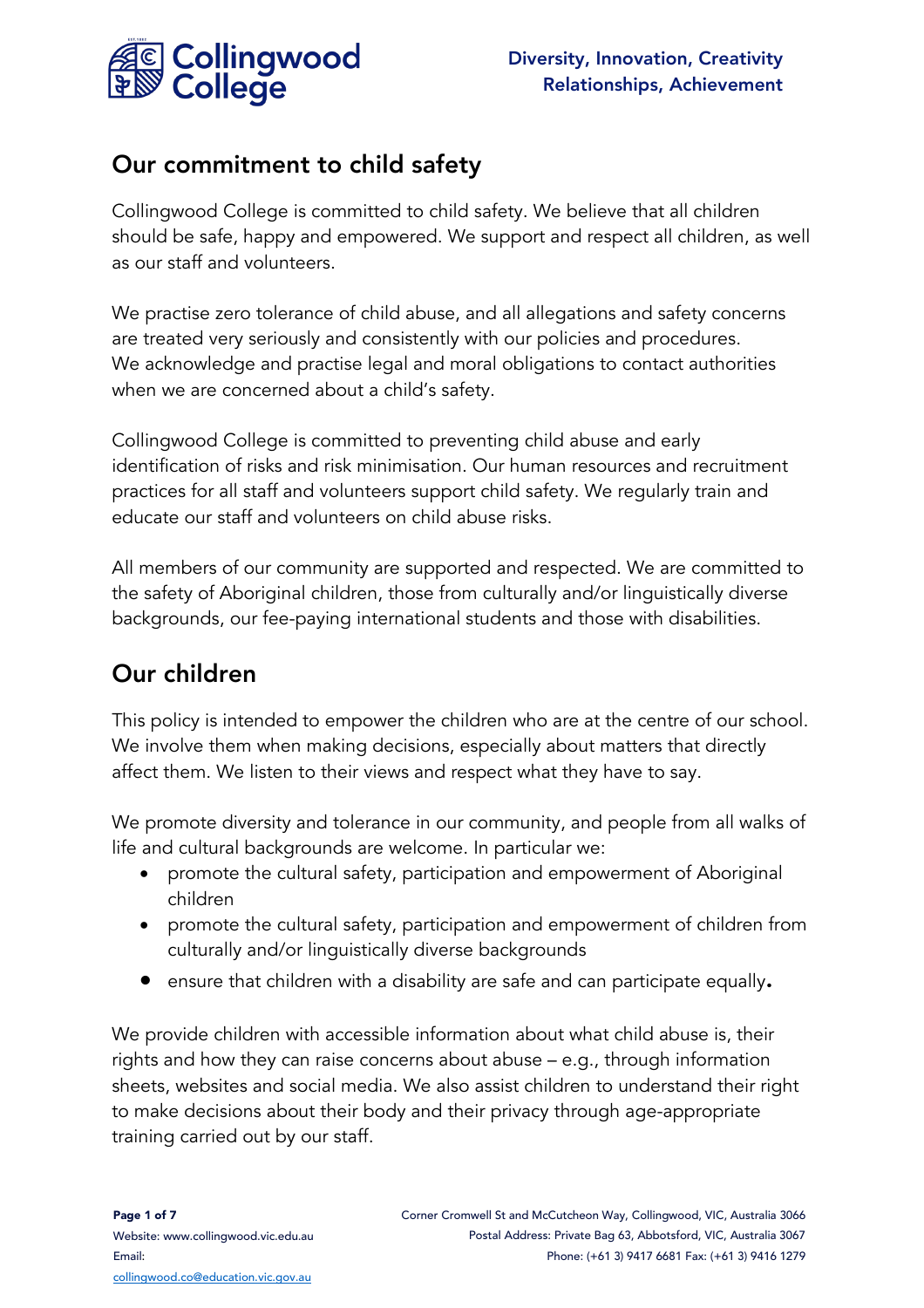

We gather feedback from children about the school's child-safe policies and processes and seek input on whether they would feel safe to raise concerns.

# Our staff and volunteers

This policy guides our staff and volunteers on how to behave with children in our school.

All of our staff and volunteers must agree to abide by our code of conduct which specifies the standards of conduct required when working with children. All staff, students and their families, are given the opportunity to contribute to the development and implementation of the Code of Conduct.

## Training and supervision

Professional Learning is important to ensure that everyone in our school community understands that child safety is a shared responsibility.

Our organisational culture aims for all staff and volunteers (in addition to parents/carers and children) to feel confident and comfortable in discussing any allegations of child abuse or child safety concerns. We train our staff and volunteers to identify, assess, and minimise risks of child abuse and to detect potential signs of child abuse. We also provide ongoing supervision support for our staff and volunteers to:

- Develop their skills to protect children from abuse
- Promote the cultural safety of Aboriginal children
- Promote the cultural safety of children from linguistically and/or diverse backgrounds
- Promote safety of children with a disability.

New employees and volunteers will be inducted to ensure they understand our organisation's commitment to child safety and that everyone has a role to play in protecting children from abuse, as well as checking that their behaviour towards children is safe and appropriate (see LHCS Code of Conduct).

Any inappropriate behaviour will be reported through appropriate channels, including the Department of Health and Human Services and Victoria Police, depending on the severity and urgency of the matter.

# Recruitment

Page 2 of 7 Website[: www.collingwood.vic.edu.au](http://www.collingwood.vic.edu.au/) Email: [collingwood.co@education.vic.gov.au](mailto:collingwood.co@education.vic.gov.au)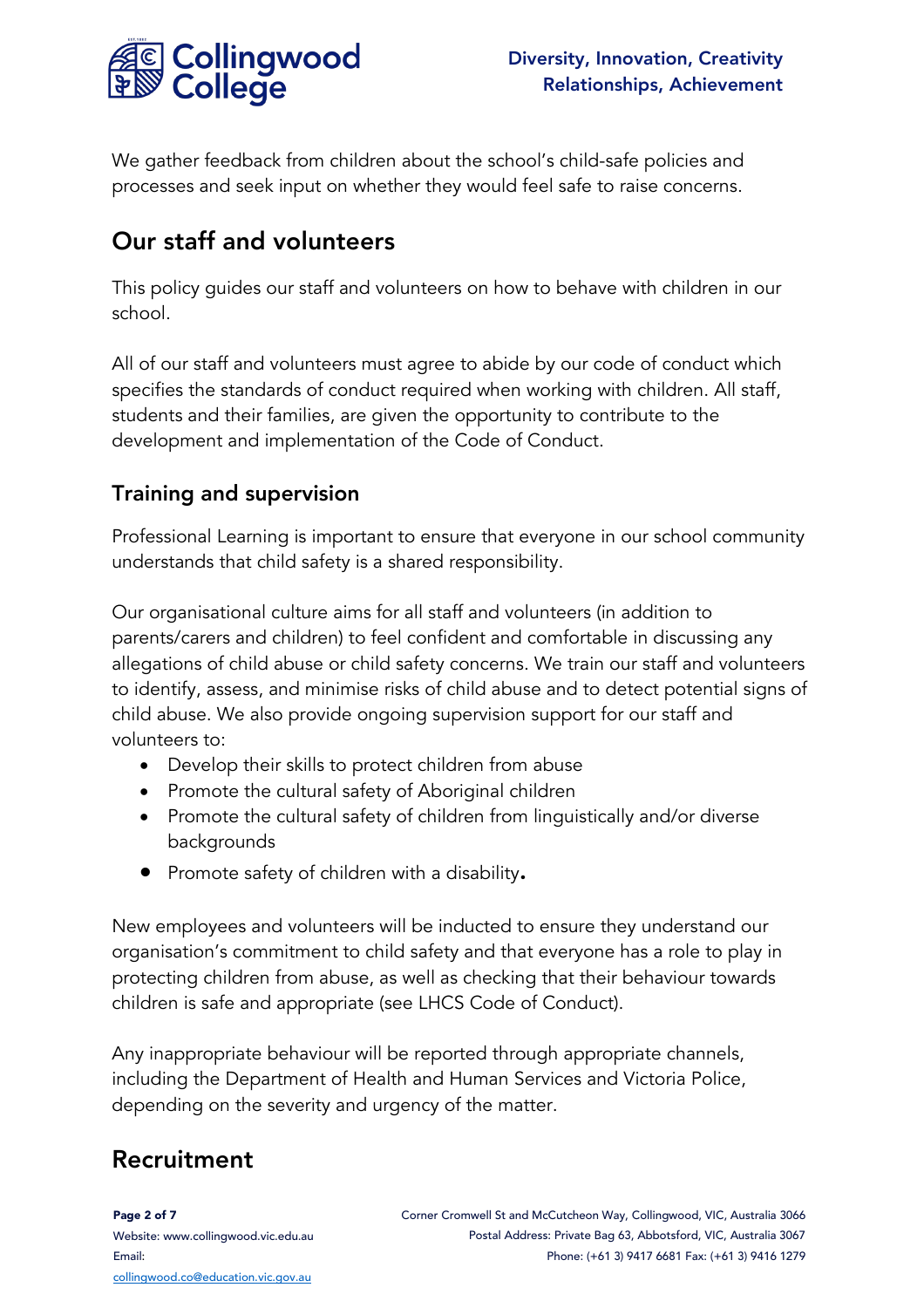

Collingwood College has procedures in place to ensure that it employs skilled people to work with children. We develop selection criteria and advertisements which clearly demonstrate our commitment to child safety and an awareness of our social and legislative responsibilities. We understand that when recruiting staff and volunteers we have ethical as well as legislative obligations. We invite applications from Aboriginal peoples, people from culturally and/or linguistically diverse backgrounds and people with a disability.

All people engaged in child-related work, including volunteers, are required to hold a Working with Children Check and to provide evidence of this Check. Please see the Working with Children Check website <www.workingwithchildren.vic.gov.au> for further information.

We carry out reference checks and police record checks to ensure that we are recruiting the right people. If during the recruitment process a person's records indicate a criminal history then the person will be given the opportunity to provide further information and context.

## Fair procedures for personnel

The safety and wellbeing of children is our primary concern. We are also fair and just to personnel. The decisions we make when recruiting, assessing incidents, and undertaking disciplinary action will always be thorough, transparent, and based on evidence.

We record all allegations of abuse and safety concerns using our incident reporting form including investigation updates. All records are securely stored.

If an allegation of abuse or a safety concern is raised, we provide appropriate updates on progress and any actions we as an organisation take.

## **Privacy**

All personal information considered or recorded will respect the privacy of the individuals involved, whether they be staff, volunteers, parents or children, unless there is a risk to someone's safety. We have safeguards and practices in place to ensure any personal information is protected. Everyone is entitled to know how this information is recorded, what will be done with it, and who will have access to it.

### Legislative responsibilities

Page 3 of 7 Website[: www.collingwood.vic.edu.au](http://www.collingwood.vic.edu.au/) Email: [collingwood.co@education.vic.gov.au](mailto:collingwood.co@education.vic.gov.au)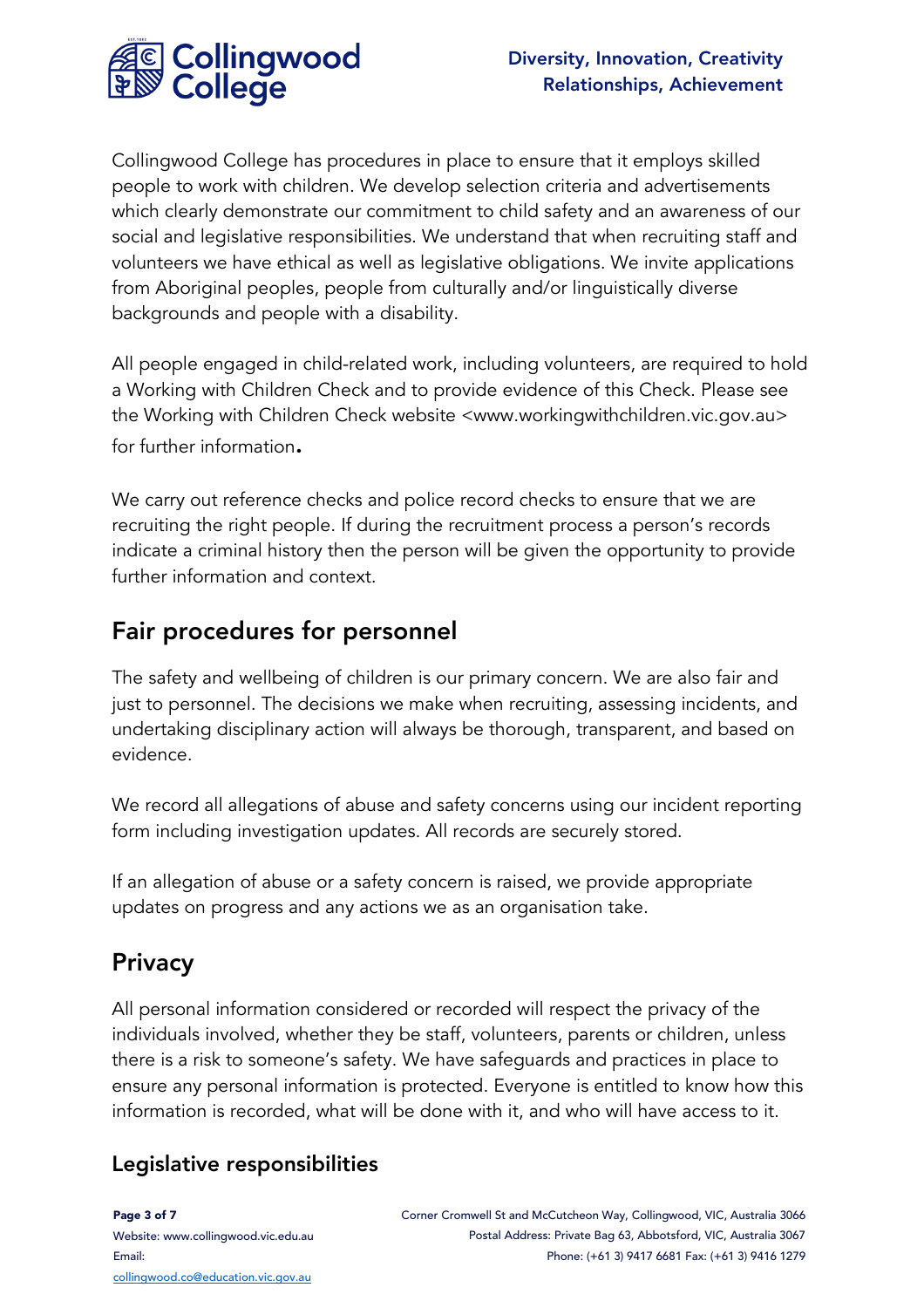

Our organisation takes our legal responsibilities seriously, including:

- Failure to disclose: Reporting child sexual abuse is a community-wide responsibility. All adults in Victoria who have a reasonable belief that an adult has committed a sexual offence against a child under 16 have an obligation to report that information to the police.
- Failure to protect: People of authority in our organisation will commit an offence if they know of a substantial risk of child sexual abuse and have the power or responsibility to reduce or remove the risk, but negligently fail to do so.
- Any personnel who are mandatory reporters must comply with their duties.

#### Risk management

At Collingwood College we are required to protect children when a risk is identified (see information about failure to protect above). In addition to general occupational health and safety risks, we proactively manage risks of abuse to our children.

We have risk management strategies in place to identify, assess, and take steps to minimise child abuse risks, which include risks posed by physical environments (for example, any doors that can lock), and online environments (for example, no staff or volunteer is to have contact with a student on social media).

### Regular review

This policy will be reviewed every two years and following significant incidents if they occur. We will ensure that families and children have the opportunity to contribute. Where possible we do our best to work with local Aboriginal communities, culturally and/or linguistically diverse communities and people with a disability.

### Allegations, concerns and complaints

Collingwood College takes all allegations seriously and has practices in place to investigate thoroughly and quickly. Our staff and volunteers are trained to deal appropriately with allegations.

We work to ensure all children, families, staff and volunteers know what to do and who to tell if they observe abuse or are a victim, and if they notice inappropriate behaviour.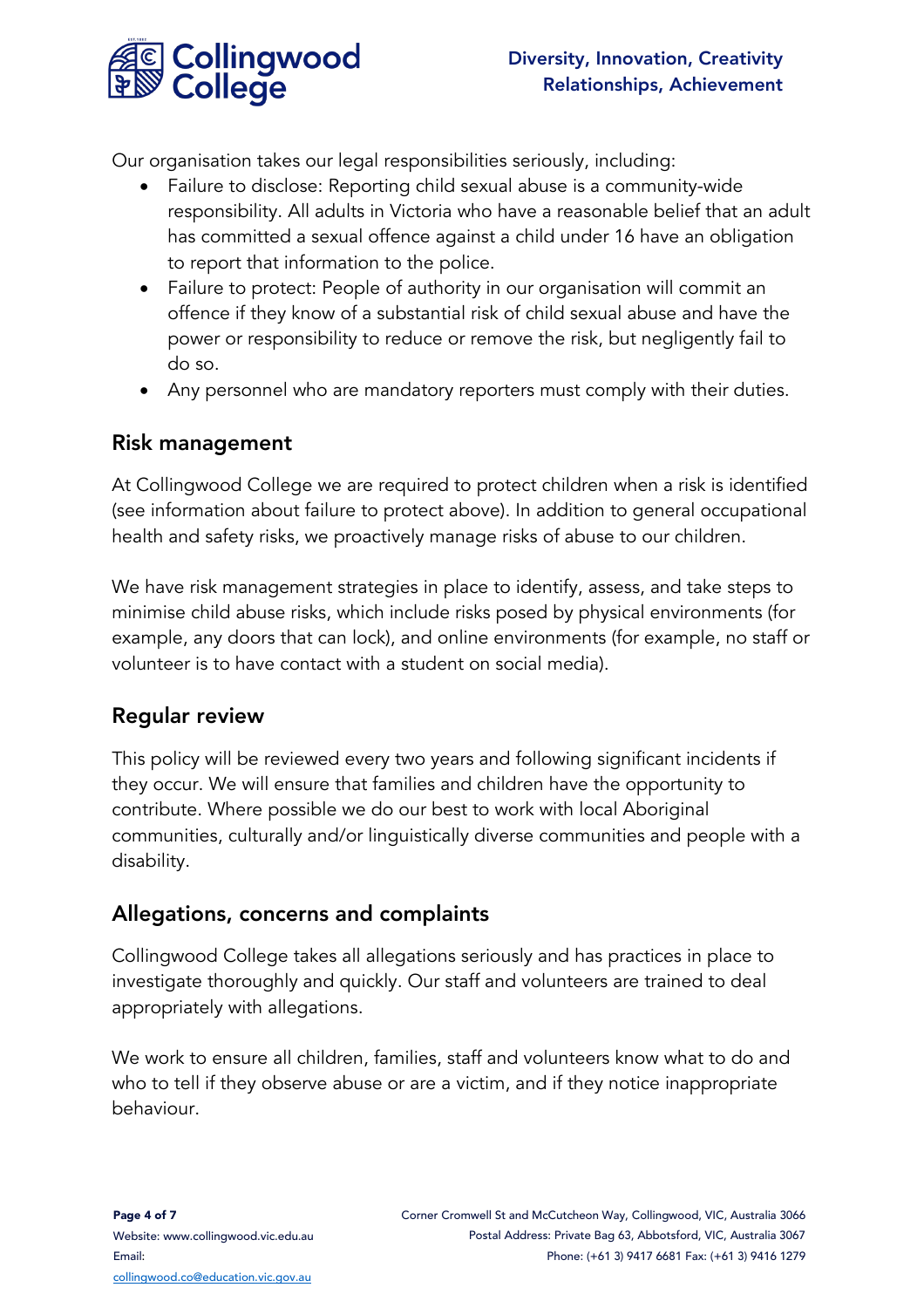

We all have a responsibility to report an allegation of abuse if we have a reasonable belief that an incident took place (see information about failure to disclose above).

If an adult has a reasonable belief that an incident has occurred, then they must report the incident. Factors contributing to reasonable belief may be:

- a child states they or someone they know has been abused (noting that sometimes the child may in fact be referring to themselves)
- behaviour consistent with that of an abuse victim is observed <sup>[1](#page-5-0)</sup>
- someone else has raised a suspicion of abuse but is unwilling to report it
- observing suspicious behaviour.

#### If you believe a child is at immediate risk of abuse phone 000

A person will not commit this offence if they have a reasonable excuse for not disclosing the information, including a fear for their safety or where the information has already been disclosed.

Further information about the failure to disclose offence is available on the [Department of Justice and Regulation website](http://www.justice.vic.gov.au/home/safer+communities/protecting+children+and+families/failure+to+disclose+offence) <www.justice.vic.gov.au/home/safer+communities/protecting+children+and+famili es/failure+to+disclose+offence>.

Further information about the failure to protect offence is available on the [Department of Justice and Regulation website](http://www.justice.vic.gov.au/home/safer+communities/protecting+children+and+families/failure+to+protect+offence)

<www.justice.vic.gov.au/home/safer+communities/protecting+children+and+famili es/failure+to+protect+offence>.

Mandatory reporters (doctors, nurses, midwives, teachers (including early childhood teachers), principals and police) must report to child protection if they believe on reasonable grounds that a child is in need of protection from physical injury or sexual abuse.

See the Department of Health and Human Services website for information about [how to make a report to child protection](http://www.dhs.vic.gov.au/about-the-department/documents-and-resources/reports-publications/guide-to-making-a-report-to-child-protection-or-child-first)

<www.dhs.vic.gov.au/about-the-department/documents-and-resources/reportspublications/guide-to-making-a-report-to-child-protection-or-child-first>.

<span id="page-5-0"></span><sup>1</sup> For example behaviour, please see **[An Overview of the Victorian child safe standards:](http://www.dhs.vic.gov.au/__data/assets/word_doc/0005/955598/Child-safe-standards_overview.doc)**  <www.dhs.vic.gov.au/\_\_data/assets/word\_doc/0005/955598/Child-safe-standards\_overview.doc>